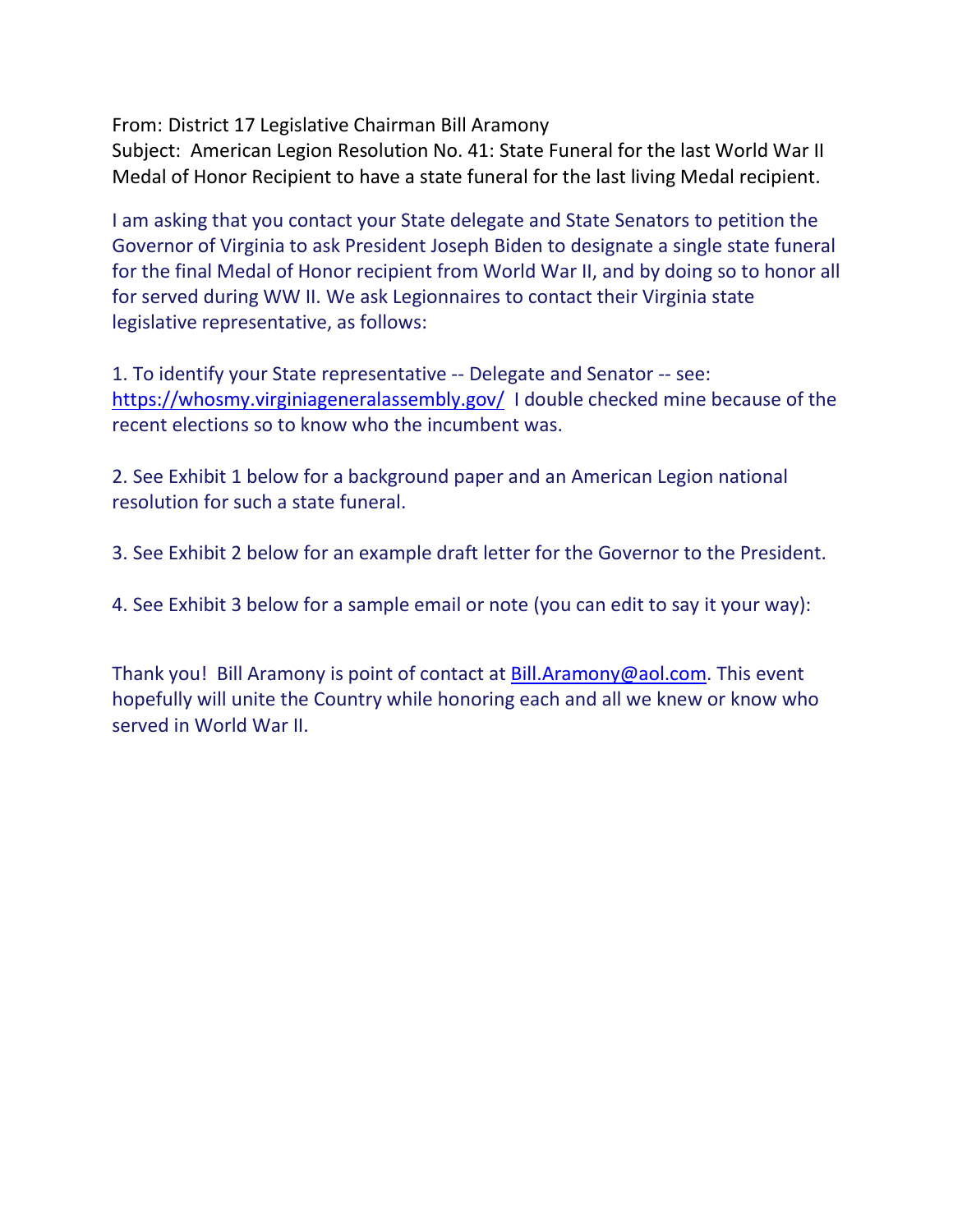### **EXHIBIT 1**

Position Paper concerning a state funeral for the last living WW II Medal of Honor recipient to lay in state at the United States Capitol.

OBJECTIVE: A letter from the Governor of Virginia asking President Joseph Biden to designate a single state funeral for the final Medal of Honor recipient from World War II. BACKGROUND:

• Only the President may authorize a state funeral because U.S. State Funerals are offered to all current or former Presidents of the United States, President-elect and other officials designated by the President.

• A state funeral is an elaborate and public event taking place over several days, laying the honoree in state in the rotunda of the United States Capitol. State funerals are steeped in protocol and have included funeral processions in Washington, D.C., and in other cities, where the honoree may lay in state, also, allowing the public to pay its respects not only to the honoree but also to the events that the honoree represents; this case honoring all United States veterans of WW II.

• Pending federal legislation asks the President to designate a state funeral for the last surviving WW II Medal of Honor recipient: S.Con.Res.3 is a concurrent resolution authorizing the use of the rotunda of the Capitol for the lying-in state of the remains of the last Medal of Honor recipient of World War II, so to honor the Greatest Generation and the more than 16,000,000 men and women who served in the Armed Forces of the United States from 1941 to 1945.

H.Con.Res.7 is to authorize the use of the rotunda of the Capitol to honor the last surviving Medal of Honor recipient of the Second World War upon death.

• Multiple State Senates and General Assemblies have passed resolutions asking the President to designate a state funeral for the last surviving Medal of Honor recipient of the Second World War upon death including, and not limited to West Virginia, Montana, Maine, Texas, Missouri, Kansas, and Louisiana See [https://www.worldwar2salute.org/State-Resolutions.](https://www.worldwar2salute.org/State-Resolutions)

• Veteran Service Organizations have asked for the state funeral, such as resolutions from the National American Legion, which resolution originated from the Legion's Department of Virginia, and from the Marine Corps League.

• The last non-Presidential State Funeral was General Douglas MacArthur in 1964.

• There is little time to act on this issue: Hershel "Woody" Williams, is the nation's last living Medal of Honor recipient and 98 years old, as of October 2, 2021.

### DISCUSSION:

o A letter from the Governor will show support for on-going efforts in Congress and within different states to designate a single state funeral for the final Medal of Honor recipient from World War II.

o This event will also provide national recognition to honor all 16 million soldiers, sailors and airmen who served in our armed forces from 1941 to 1945.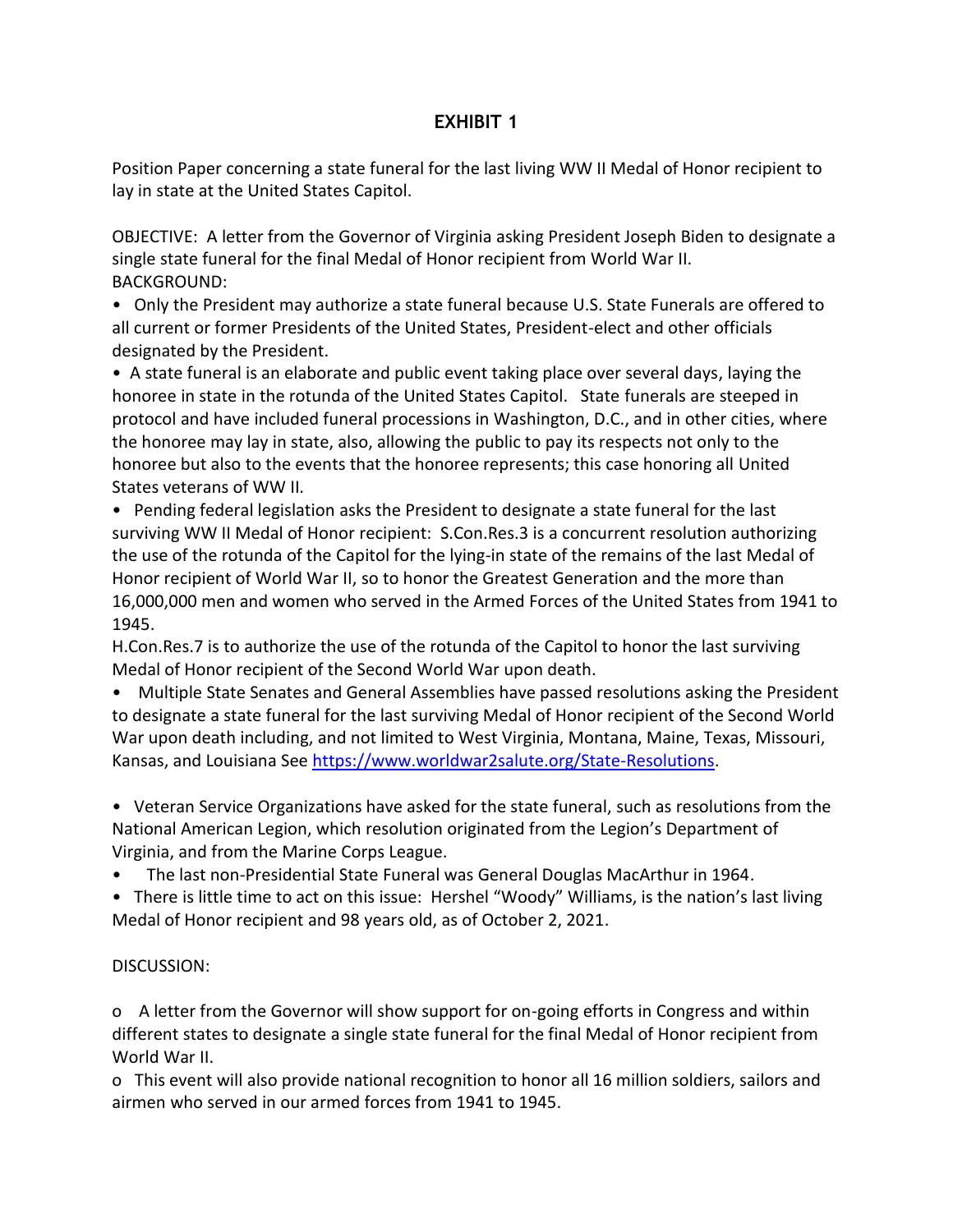This event will entail the WW II medal of Honor recipient laying in-state in the rotunda for the Capital for all to pay their respects over several days and, thus, will serve as a unifying activity and event for this divided nation.

#### **ONE-HUNDREDTH NATIONAL CONVENTION OF**

**THE AMERICAN LEGION** 

**Minneapolis, Minnesota** 

**August 28, 29, 30, 2018** 

**Resolution No. 41: State Funeral For The Last World War II Medal Of Honor Recipient Origin: Virginia** 

#### **Submitted by: Convention Committee on National Security**

WHEREAS, The time has come to prepare for a final salute to our World War II servicemembers for which 472 Medals of Honor were awarded an only four of those recipients survive today; and WHEREAS, The opportunity is slipping away for "A funeral not for one man, but to join the hearts and minds of 330 million Americans"; and

WHEREAS, Only three classes of citizens are entitled to a state funeral: a president-elect who dies before being sworn into office, a sitting president or former president of the United States, and any other person designated by the president; and

WHEREAS, In view of the foregoing, we the membership of The American Legion, respectfully petition the president of the United States to designate that the last surviving Medal of Honor recipient lie in state on behalf of the 16 million World War II veterans as a final tribute to their service and sacrifice to achieve world peace in troubled times; now, therefore, be it

**RESOLVED, By The American Legion in National Convention assembled in Minneapolis, Minnesota, August 28, 29, 30, 2018, That The American Legion support a petition to the president of the United States, on behalf of more than 16 million veterans of World War II, to designate a state funeral for the last living Medal of Honor recipient – not for one man, but to join together the hearts of millions of Americans in a unifying event honoring the legacy of all World War II veterans.**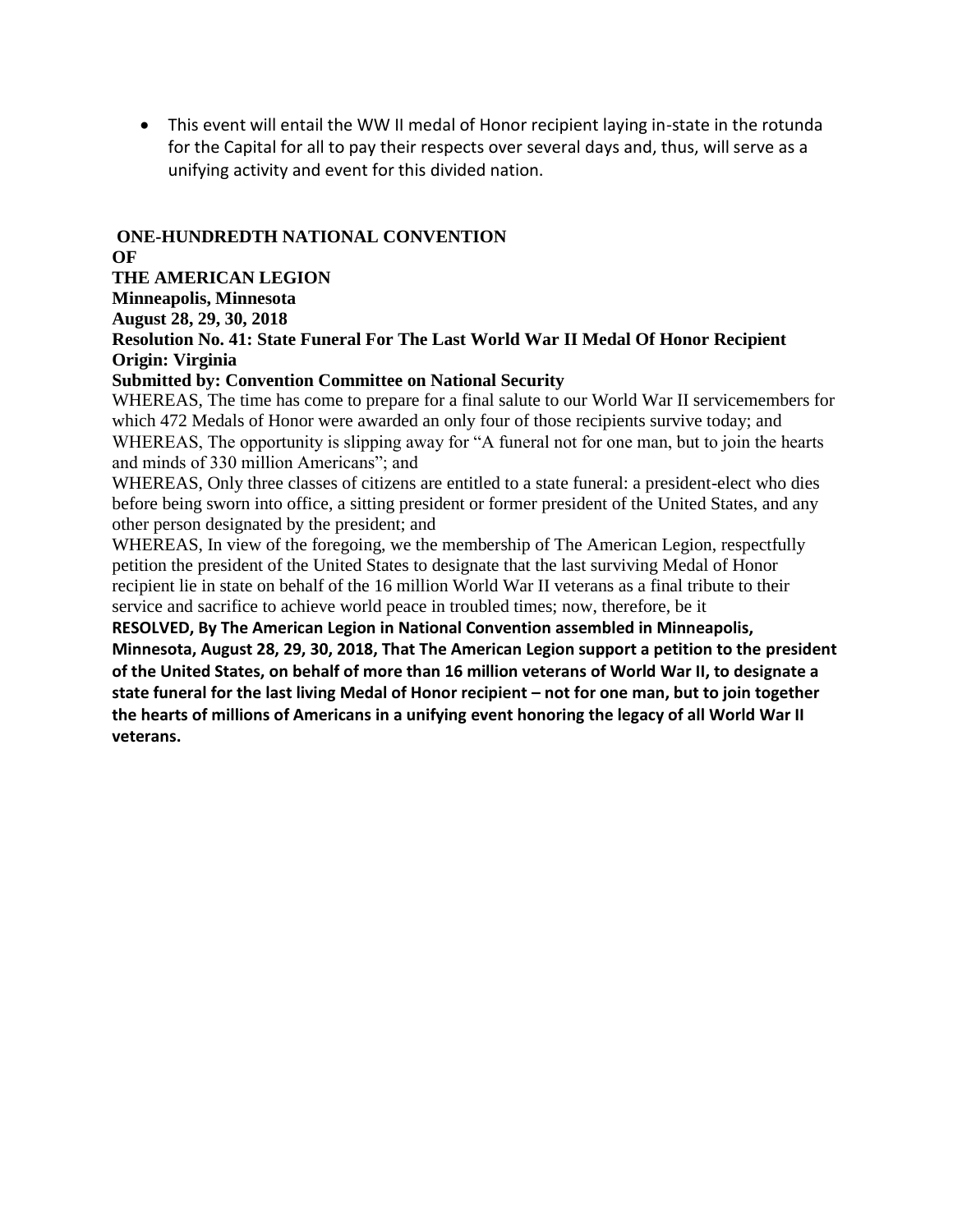### **EXHIBIT 2**

## **SAMPLE DRAFT**

2 November 2021

The Honorable Joseph R. Biden President of the United States 1600 Pennsylvania Avenue, Northwest Washington, District of Columbia 20500

Dear Mr. President:

I am writing to ask that you authorize a state funeral for the last surviving Medal of Honor recipient from World War II, and to provide at this state funeral special recognition in honor of all Americans who served during WW II. Today, one World War II recipient of the Medal of Honor, Hershel "Woody" Williams, remains alive. On October 2, 2021, he was 99-years old. Both a United States Senator and Representative have proposed legislation asking for the use of the rotunda of the Capitol to honor the last surviving Medal of Honor recipient of the Second World War upon death. Multiple states have passed resolutions asking you to designate such a state funeral.

A state funeral honoring Mr. Williams also would honor the sixteen million women and men who wore our nation's uniform during World War II so to serve as a unifying event—a final salute to the greatest generation. Today, our nation often seems divided in numerous ways, and each American who had a mother, father, aunt, uncle, or grandparents who served in World War II would feel immense pride seeing their loved ones honored in this very special way. This is especially true for the more than 400,000 Gold Star Families who suffered a terrible loss during the conflict.

Mr. President, you are the sole authority to designate a state funeral. We hope you will consider this special event and so designate.

Very truly yours,

 Ralph Northam Governor of Virginia

# SAMPLE DRAFT